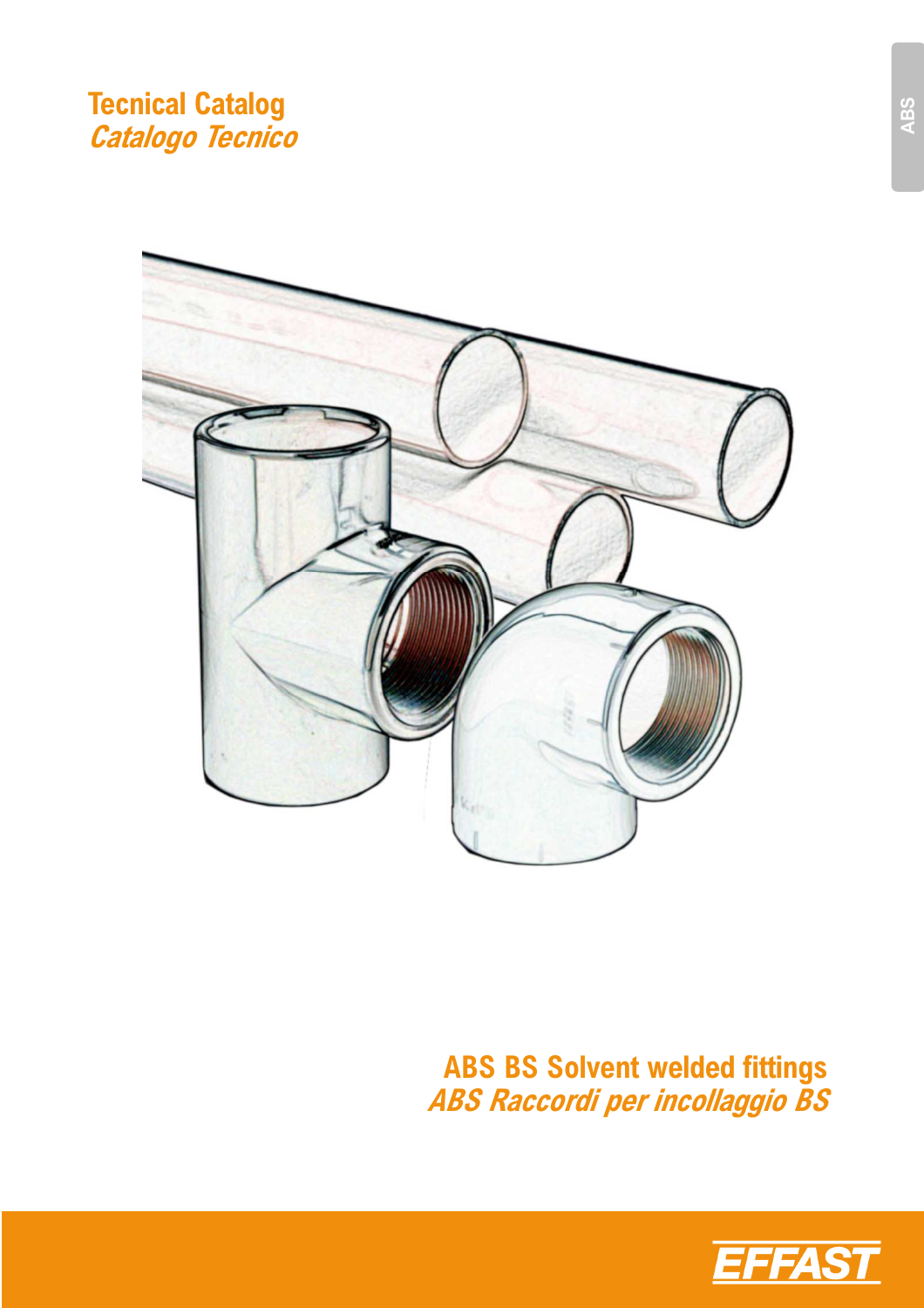ABS Raccordi per incollaggio BS

ELBOW 90° GOMITO 90°

Rev. Aug 2019



| Code       | $\mathbf d$ |     | Z   | E.  | <b>PN</b> | Weight<br>(g) |  |
|------------|-------------|-----|-----|-----|-----------|---------------|--|
| RAAGOA0200 | 1/2"        | 17  | 11  | 27  | 15        | 13            |  |
| RAAGOA0250 | 3/4"        | 20  | 14  | 33  | 15        | 20            |  |
| RAAGOA0320 | $4$ II      | 23  | 17  | 41  | 15        | 34            |  |
| RAAGOA0400 | 1"1/4       | 27  | 23  | 51  | 15        | 53            |  |
| RAAGOA0500 | 1"1/2       | 32  | 28  | 61  | 15        | 114           |  |
| RAAGOA0630 | 2"          | 38  | 34  | 75  | 15        | 207           |  |
| RAAGOA0750 | 2"1/2       | 44  | 40  | 89  | 15        | 301           |  |
| RAAGOA0900 | 3"          | 52  | 48  | 106 | 15        | 508           |  |
| RAAGOA1100 | 4"          | 63  | 58  | 133 | 15        | 939           |  |
| RAAGOA1400 | 5"          | 76  | 72  | 164 | 15        | 1543          |  |
| RAAGOA1600 | 6"          | 90  | 81  | 198 | 15        | 2960          |  |
| RAAGOA2250 | 8"          | 119 | 115 | 258 | $15*$     | 8765          |  |

Marks / Marchi: 1. BSI

BRIT<br>STAND



NSF and WRAS certifications: only for valves with EPDM seals. Certifications and approvals are related to items declared on Official Listing or certificates. /<br>*Certificazioni NSF e WRAS: valide solo per le valvole con gua* 

**Polypipe Italia** Loc. Pianmercato 5C-5D-5H, 16044 Cicagna (GE), Italy Tel: +39 0185 92399 E-mail: support@effast.com

www.effast.com



\*Reduced safety factor / Fattore di sicurezza ridotto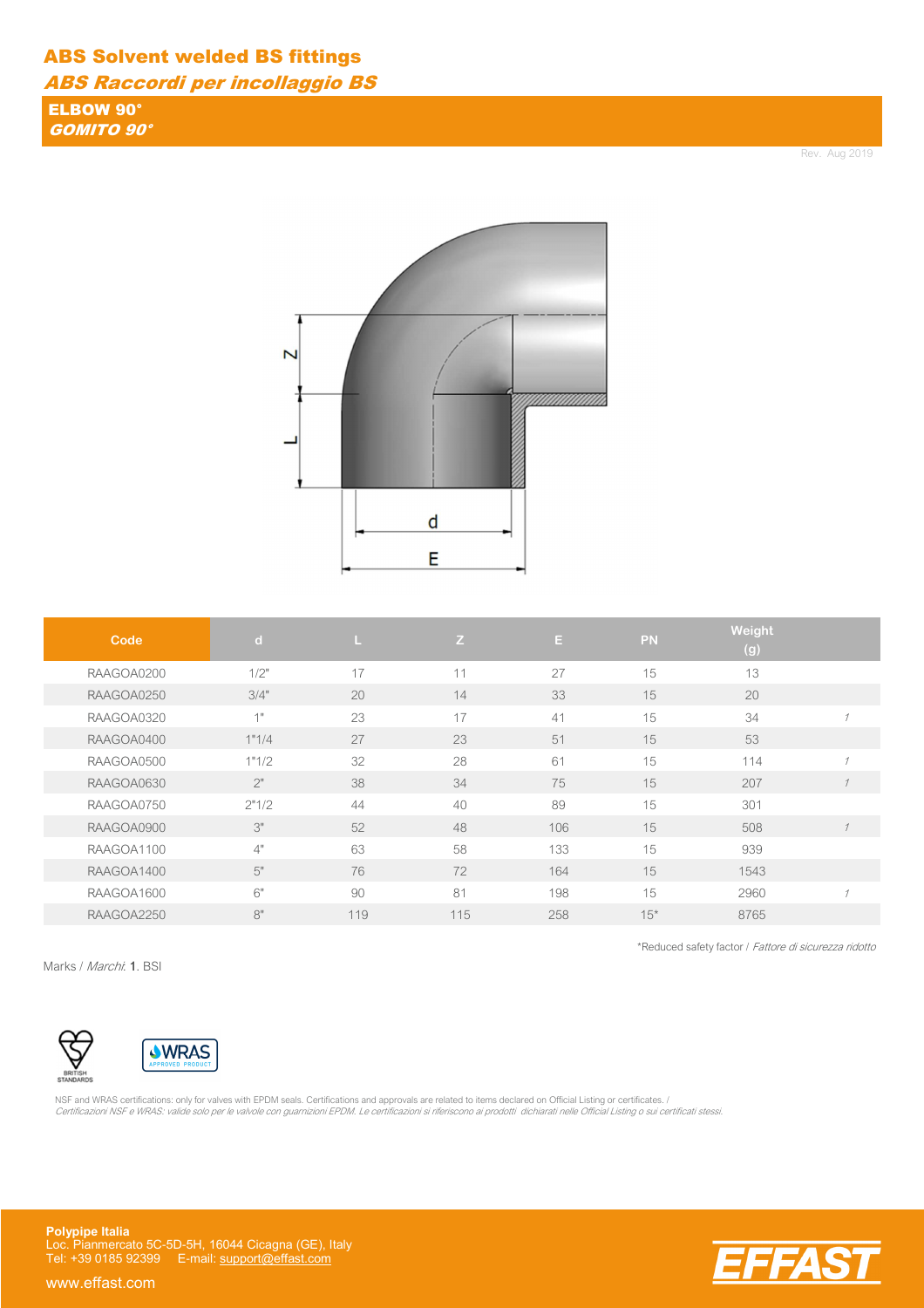ABS Raccordi per incollaggio BS

ELBOW 45° GOMITO 45°

Rev. Aug 2019



| Code       | $\mathbf d$     |     | Z  | E.  | PN | Weight<br>(g) |  |
|------------|-----------------|-----|----|-----|----|---------------|--|
| RAAGYA0200 | 1/2"            | 17  | 5  | 27  | 15 | 12            |  |
| RAAGYA0250 | 3/4"            | 20  | 6  | 33  | 15 | 16            |  |
| RAAGYA0320 | 4 <sub>II</sub> | 23  | 8  | 41  | 15 | 31            |  |
| RAAGYA0400 | 1"1/4           | 27  | 10 | 50  | 15 | 47            |  |
| RAAGYA0500 | 1"1/2           | 32  | 12 | 61  | 15 | 97            |  |
| RAAGYA0630 | 2"              | 38  | 15 | 75  | 15 | 176           |  |
| RAAGYA0750 | 2"1/2           | 44  | 18 | 89  | 15 | 231           |  |
| RAAGYA0900 | 3"              | 52  | 21 | 106 | 15 | 390           |  |
| RAAGYA1100 | 4"              | 63  | 25 | 133 | 15 | 630           |  |
| RAAGYA1600 | 6"              | 90  | 36 | 198 | 15 | 2473          |  |
| RAAGYA2250 | 8"              | 119 | 49 | 258 | 9  | 4600          |  |

Marks / Marchi: 1. BSI

\*Reduced safety factor / Fattore di sicurezza ridotto





NSF and WRAS certifications: only for valves with EPDM seals. Certifications and approvals are related to items declared on Official Listing or certificates. /<br>*Certificazioni NSF e WRAS: valide solo per le valvole con gua* 

**Polypipe Italia** Loc. Pianmercato 5C-5D-5H, 16044 Cicagna (GE), Italy Tel: +39 0185 92399 E-mail: support@effast.com



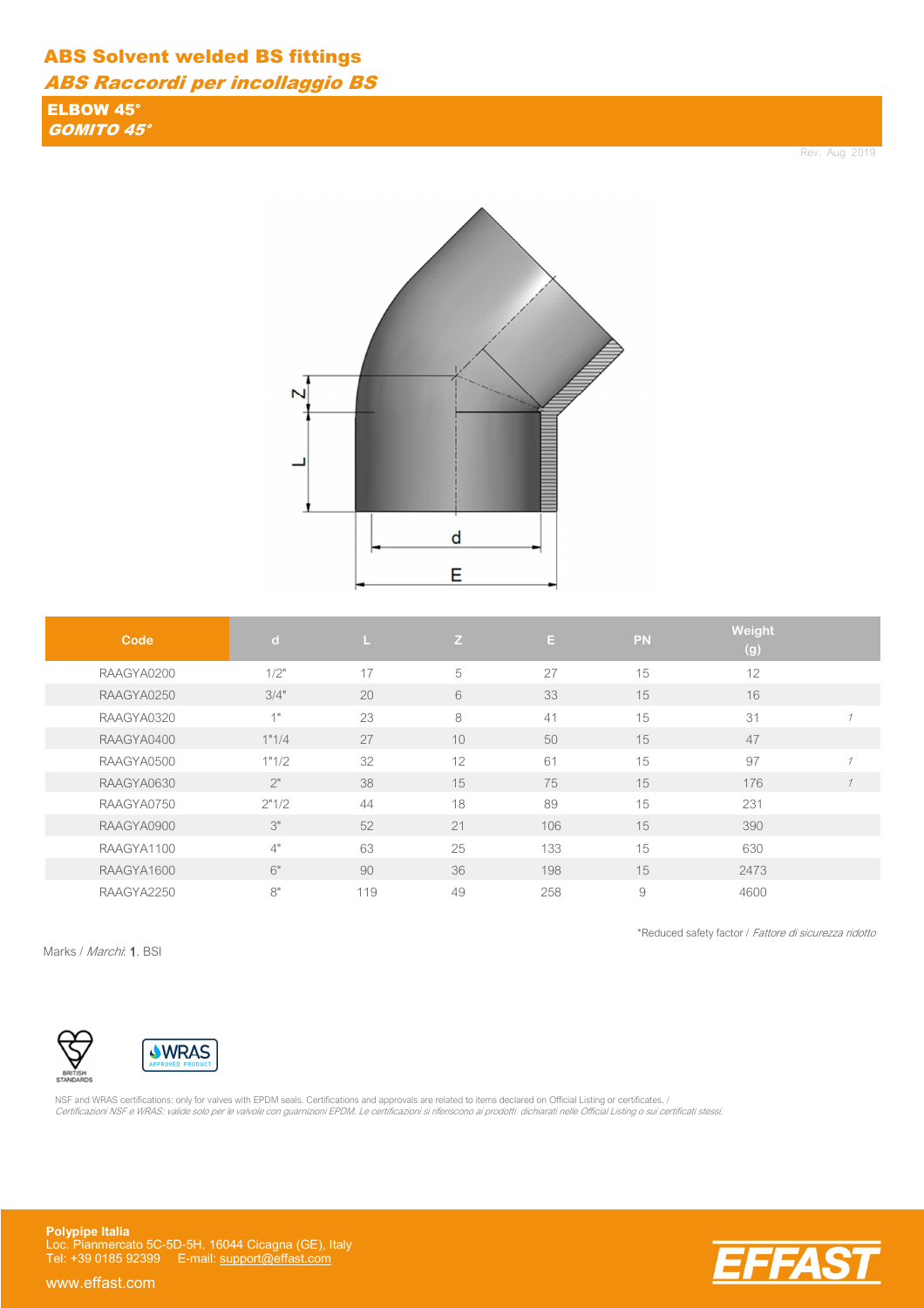ABS Raccordi per incollaggio BS

**SOCKET** MANICOTTO

Rev. Oct 2019



| Code       | $\mathbf d$ | L   | Z  | Ε.  | <b>PN</b> | <b>Weight</b><br>(g) |              |
|------------|-------------|-----|----|-----|-----------|----------------------|--------------|
| RAAMAA0200 | 1/2"        | 17  | 3  | 27  | 15        | 8                    |              |
| RAAMAA0250 | 3/4"        | 20  | 3  | 33  | 15        | 13                   |              |
| RAAMAA0320 | 4H          | 23  | 3  | 41  | 15        | 23                   |              |
| RAAMAA0400 | 1"1/4       | 27  | 3  | 50  | 15        | 39                   |              |
| RAAMAA0500 | 1"1/2       | 32  | 3  | 61  | 15        | 76                   |              |
| RAAMAA0630 | 2"          | 38  | 3  | 76  | 15        | 132                  | $\mathcal I$ |
| RAAMAA0750 | 2"1/2       | 44  | 3  | 90  | 15        | 164                  |              |
| RAAMAA0900 | 3"          | 51  | 5  | 110 | 15        | 283                  |              |
| RAAMAA1100 | 4"          | 63  | 6  | 133 | 15        | 505                  |              |
| RAAMAA1400 | 5"          | 76  | 8  | 161 | 15        | 833                  |              |
| RAAMAA1600 | 6"          | 90  | 8  | 198 | 15        | 1293                 |              |
| RAAMAA2250 | 8"          | 119 | 11 | 258 | $15*$     | 3160                 |              |

Marks / Marchi: 1. BSI

BRIT<br>STAND



NSF and WRAS certifications: only for valves with EPDM seals. Certifications and approvals are related to items declared on Official Listing or certificates. / Certificazioni NSF e WRAS: valide solo per le valvole con guarnizioni EPDM. Le certificazioni si riferiscono ai prodotti dichiarati nelle Official Listing o sui certificati stessi.

**Polypipe Italia** Loc. Pianmercato 5C-5D-5H, 16044 Cicagna (GE), Italy Tel: +39 0185 92399 E-mail: support@effast.com

www.effast.com



\*Reduced safety factor / Fattore di sicurezza ridotto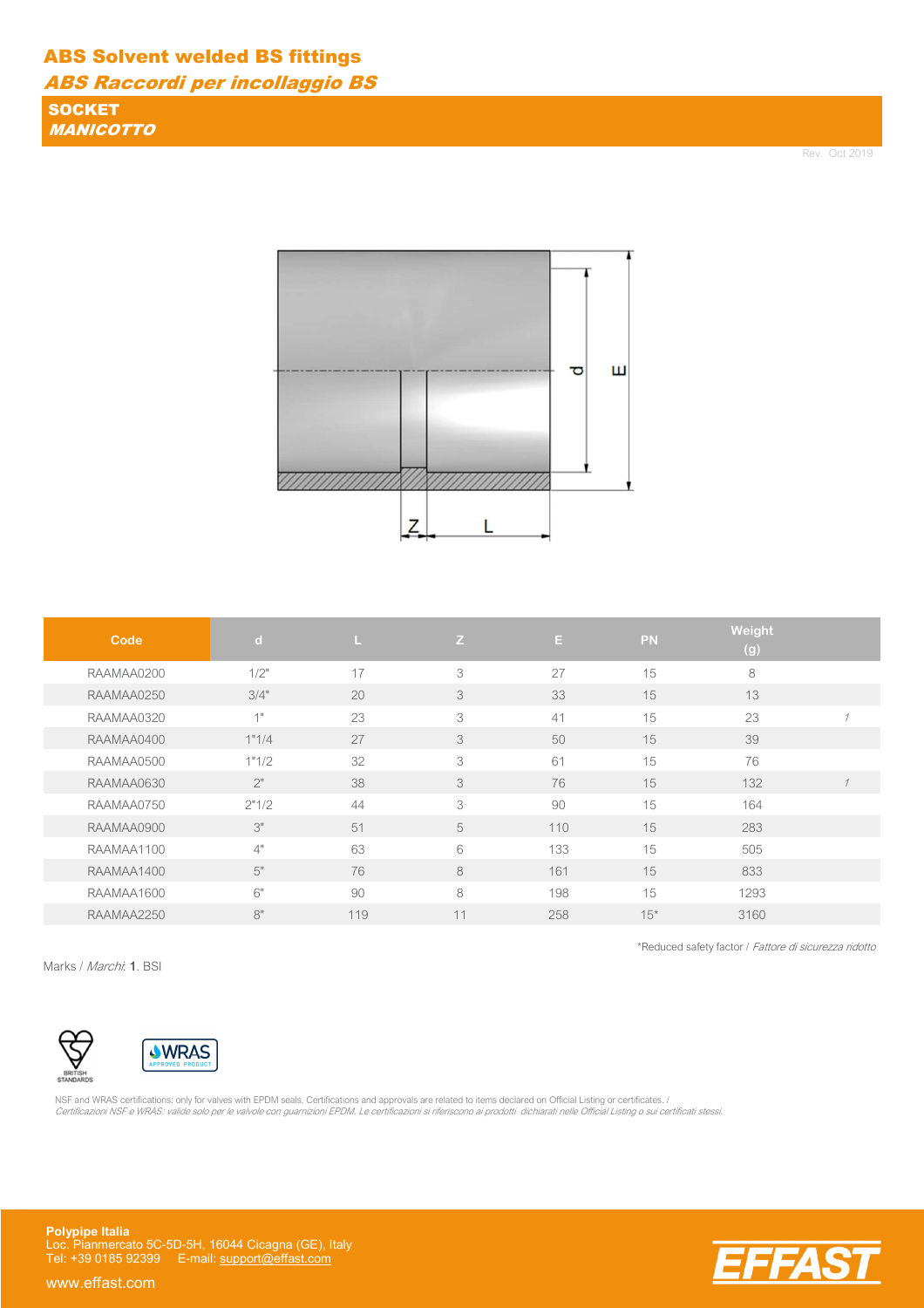ABS Raccordi per incollaggio BS

TEE 90° TI 90°

Rev. Oct 2019



| Code       | $\lceil$ d | ш   | Z   | E.  | <b>PN</b> | Weight<br>(g) |  |
|------------|------------|-----|-----|-----|-----------|---------------|--|
| RAATIA0200 | 1/2"       | 17  | 11  | 28  | 15        | 10            |  |
| RAATIA0250 | 3/4"       | 20  | 14  | 34  | 15        | 20            |  |
| RAATIA0320 | 1"         | 23  | 17  | 42  | 15        | 50            |  |
| RAATIA0400 | 1"1/4      | 27  | 21  | 51  | 15        | 79            |  |
| RAATIA0500 | 1"1/2      | 32  | 26  | 61  | 15        | 158           |  |
| RAATIA0630 | 2"         | 38  | 33  | 75  | 15        | 275           |  |
| RAATIA0750 | 2"1/2      | 44  | 39  | 89  | 15        | 380           |  |
| RAATIA0900 | 3"         | 51  | 47  | 106 | 15        | 657           |  |
| RAATIA1100 | 4"         | 63  | 57  | 133 | 15        | 1206          |  |
| RAATIA1400 | 5"         | 76  | 71  | 163 | 15        | 2033          |  |
| RAATIA1600 | 6"         | 90  | 81  | 198 | 15        | 3753          |  |
| RAATIA2250 | 8"         | 119 | 114 | 258 | $15*$     | 11227         |  |

Marks / Marchi: 1. BSI

BRITISH<br>STANDARDS



NSF and WRAS certifications: only for valves with EPDM seals. Certifications and approvals are related to items declared on Official Listing or certificates. /<br>*Certificazioni NSF e WRAS: valide solo per le valvole con gua* 

**Polypipe Italia** Loc. Pianmercato 5C-5D-5H, 16044 Cicagna (GE), Italy Tel: +39 0185 92399 E-mail: support@effast.com

www.effast.com



\*Reduced safety factor / Fattore di sicurezza ridotto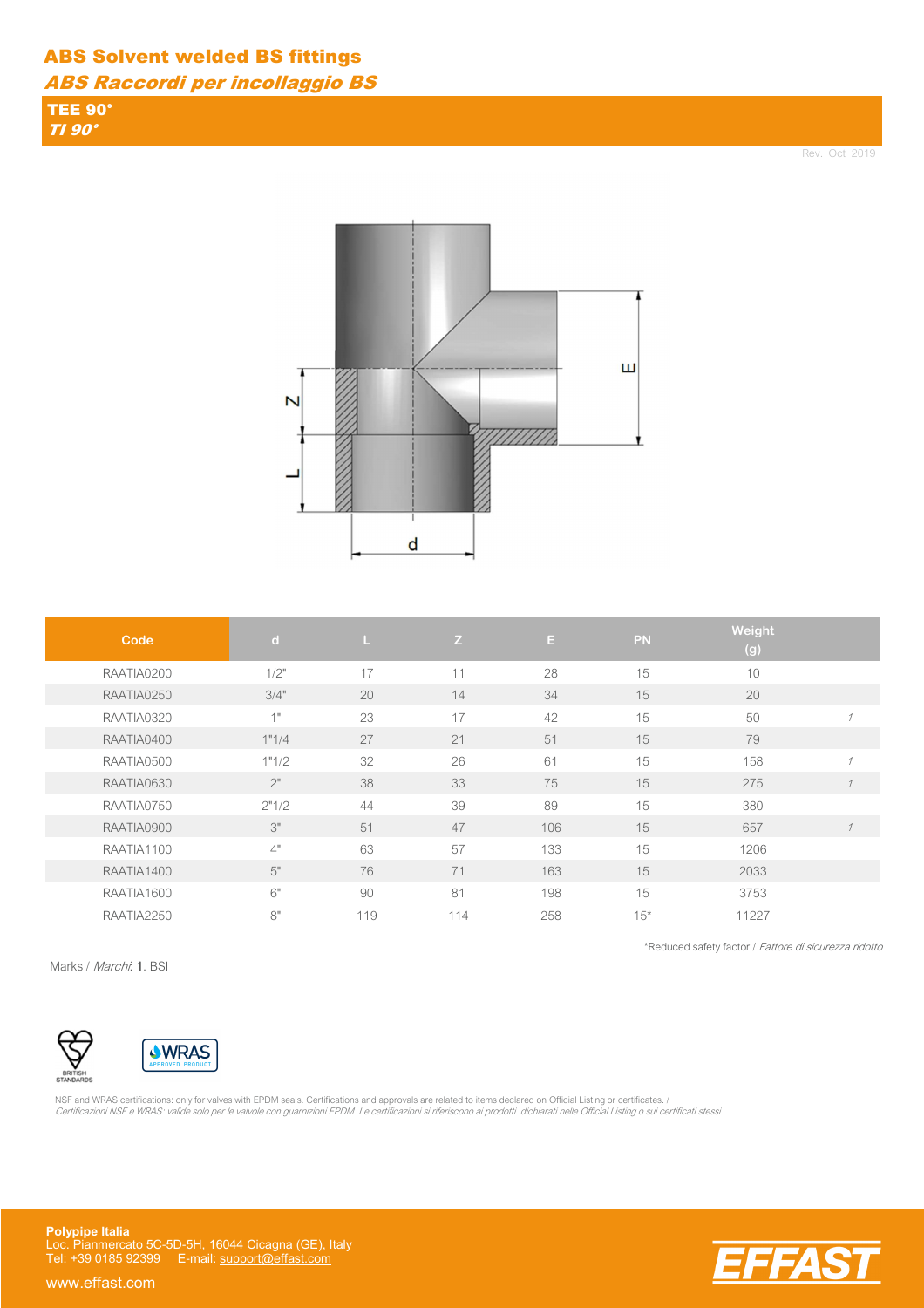ABS Raccordi per incollaggio BS

**CAP CALOTTA** 

Rev. Oct 2019

FA



| Code       | $\mathbf d$     |     | н   | E.  | <b>PN</b> | Weight<br>(g) |
|------------|-----------------|-----|-----|-----|-----------|---------------|
| RAACAA0200 | 1/2"            | 17  | 30  | 27  | 15        | 9             |
| RAACAA0250 | 3/4"            | 20  | 34  | 33  | 15        | 12            |
| RAACAA0320 | 4 <sub>II</sub> | 23  | 38  | 42  | 15        | 21            |
| RAACAA0400 | 1"1/4           | 27  | 43  | 50  | 15        | 36            |
| RAACAA0500 | 1"1/2           | 32  | 48  | 61  | 15        | 59            |
| RAACAA0630 | 2"              | 38  | 56  | 75  | 15        | 104           |
| RAACAA0750 | 2"1/2           | 44  | 67  | 89  | 15        | 137           |
| RAACAA0900 | 3"              | 51  | 78  | 106 | 15        | 235           |
| RAACAA1100 | 4"              | 63  | 81  | 133 | 15        | 397           |
| RAACAA1600 | 6"              | 90  | 127 | 198 | 15        | 1021          |
| RAACAA2250 | 8"              | 119 | 165 | 255 | 9         | 2615          |



NSF and WRAS certifications: only for valves with EPDM seals. Certifications and approvals are related to items declared on Official Listing or certificates. / Certificazioni NSF e WRAS: valide solo per le valvole con guarnizioni EPDM. Le certificazioni si riferiscono ai prodotti dichiarati nelle Official Listing o sui certificati stessi.

**Polypipe Italia** Loc. Pianmercato 5C-5D-5H, 16044 Cicagna (GE), Italy Tel: +39 0185 92399 E-mail: support@effast.com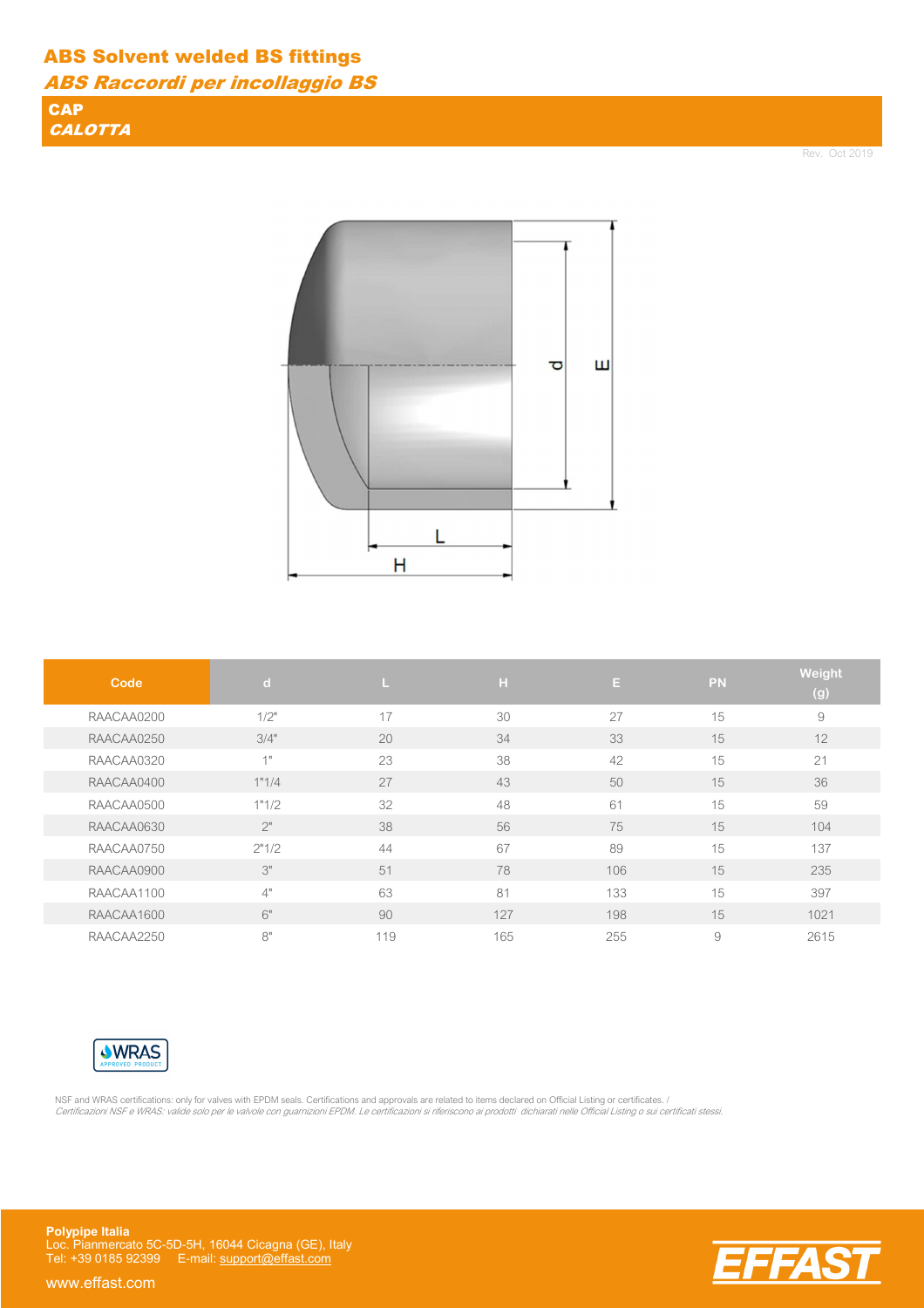ABS Raccordi per incollaggio BS

BEND 90° CURVA 90°

Rev. Jul 2020



| Code       | d     | L  | Z   | E.  | <b>PN</b> | Weight<br>(g) |
|------------|-------|----|-----|-----|-----------|---------------|
| RAACUA0200 | 1/2"  | 16 | 40  | 28  | 15        | 32            |
| RAACUA0250 | 3/4"  | 19 | 50  | 35  | 15        | 55            |
| RAACUA0320 | 1"    | 22 | 64  | 42  | 15        | 90            |
| RAACUA0400 | 1"1/4 | 26 | 80  | 51  | 15        | 156           |
| RAACUA0500 | 1"1/2 | 31 | 100 | 63  | 15        | 256           |
| RAACUA0630 | 2"    | 38 | 126 | 77  | 15        | 445           |
| RAACUA0750 | 2"1/2 | 44 | 150 | 94  | 15        | 777           |
| RAACUA0900 | 3"    | 51 | 180 | 113 | 15        | 1360          |
| RAACUA1100 | 4"    | 61 | 220 | 132 | 15        | 2078          |

All descriptions and illustrations in this publication are intended for guidance only and shall not constitute a 'sale by description'. All dimensions given are nominal, while changes can be done on the information, produc

**74S** 

**Polypipe Italia** Loc. Pianmercato 5C-5D-5H, 16044 Cicagna (GE), Italy Tel: +39 0185 92399 E-mail: support@effast.com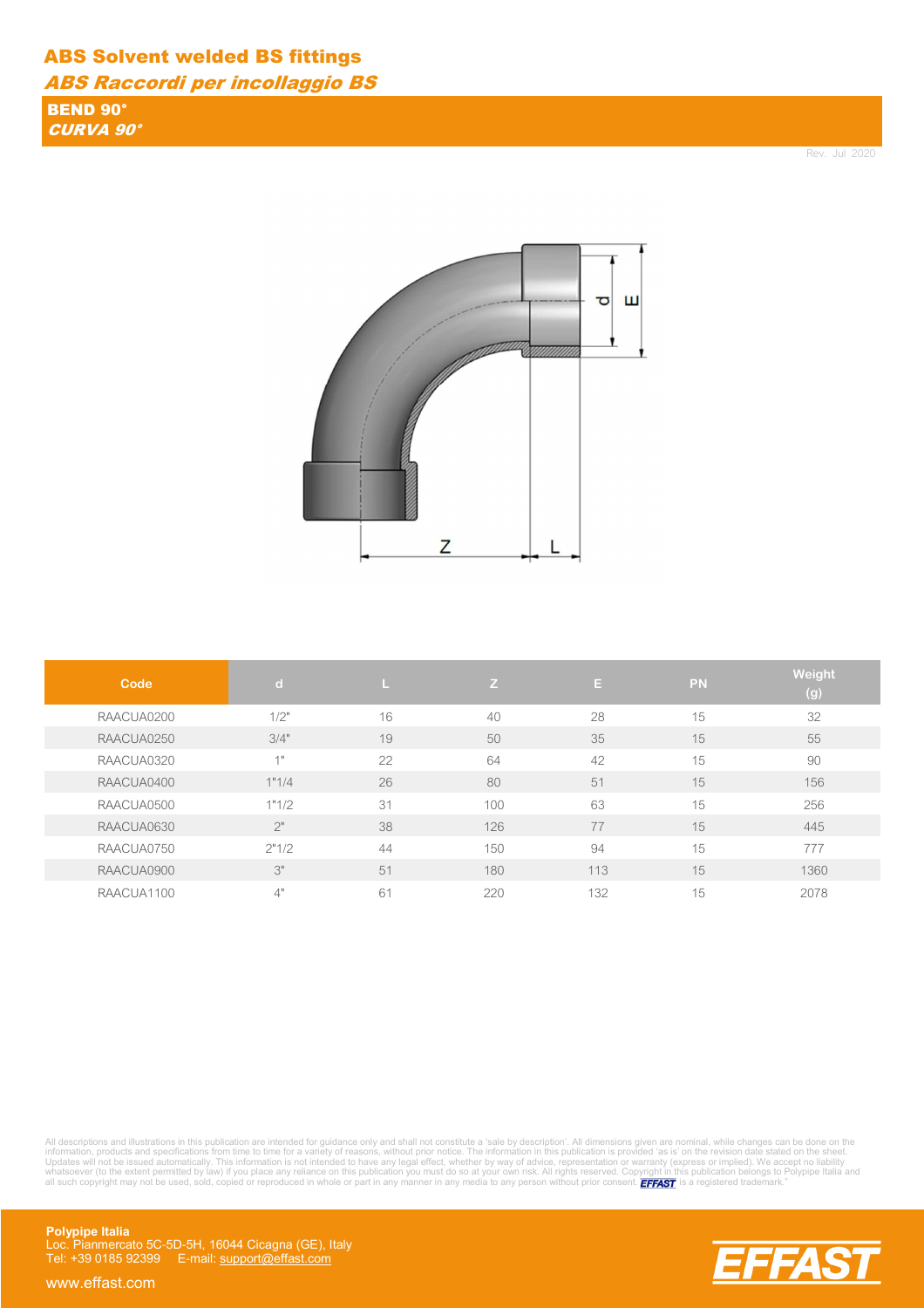ABS Raccordi per incollaggio BS

UNION F-F **BOCCHETTONE F-F** 

• Seals: EPDM or FKM / Guarnizioni: EPDM o FKM

Rev. Aug 2019



| <b>Code EPDM</b> | <b>Code FKM</b> | $\vert \vert$ |    | IZ. | H   | E   | F     | PN | Weight<br>$\overline{g}()$ |
|------------------|-----------------|---------------|----|-----|-----|-----|-------|----|----------------------------|
| RAABOA0200       | RAABOA020V      | 1/2"          | 16 | 13  | 45  | 43  | 4H    | 15 | 41                         |
| RAABOA0250       | RAABOA025V      | 3/4"          | 19 | 13  | 51  | 54  | 1"1/4 | 15 | 67                         |
| RAABOA0320       | RAABOA032V      | 41            | 22 | 13  | 57  | 61  | 1"1/2 | 15 | 90                         |
| RAABOA0400       | RAABOA040V      | 1"1/4         | 27 | 14  | 68  | 75  | 2"    | 15 | 150                        |
| RAABOA0500       | RAABOA050V      | 1"1/2         | 31 | 18  | 80  | 81  | 2"1/4 | 15 | 215                        |
| RAABOA0630       | RAABOA063V      | $2^{\circ}$   | 38 | 22  | 98  | 99  | 2"3/4 | 15 | 380                        |
| RAABOA0750       | RAABOA075V      | 2"1/2         | 44 | 22  | 110 | 120 | 3"1/2 | 15 | 575                        |
| RAABOA0900       | RAABOA090V      | 3"            | 51 | 23  | 125 | 134 | 4"    | 15 | 781                        |
| RAABOA1100       | RAABOA110V      | 4"            | 61 | 23  | 145 | 163 | 5"    | 15 | 1151                       |



NSF and WRAS certifications: only for valves with EPDM seals. Certifications and approvals are related to items declared on Official Listing or certificates. / Certificazioni NSF e WRAS: valide solo per le valvole con guarnizioni EPDM. Le certificazioni si riferiscono ai prodotti dichiarati nelle Official Listing o sui certificati stessi.

**Polypipe Italia** Loc. Pianmercato 5C-5D-5H, 16044 Cicagna (GE), Italy Tel: +39 0185 92399 E-mail: support@effast.com

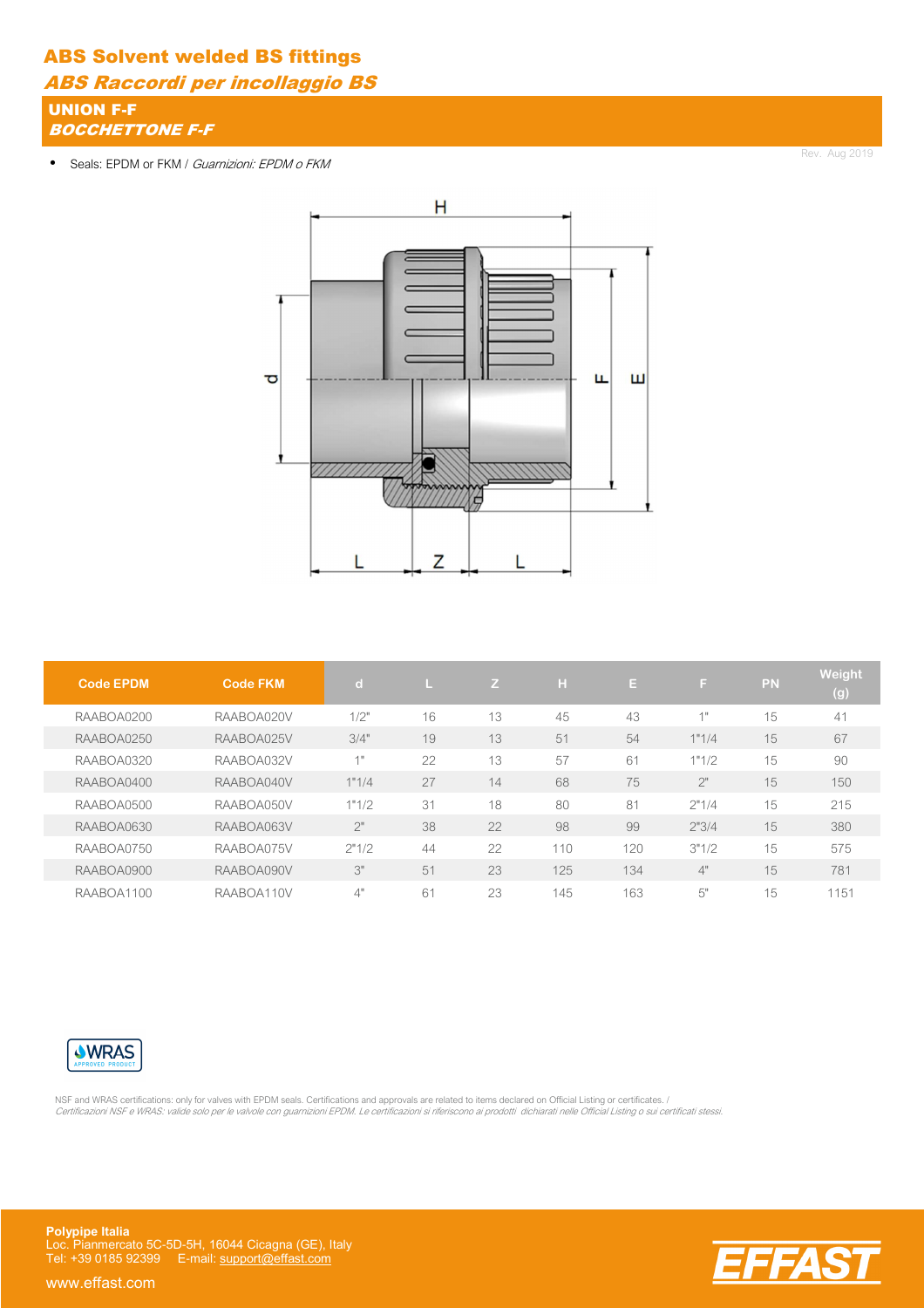ABS Raccordi per incollaggio BS

SERRATED FACE STUB FLANGE COLLARE RIGATO PER FLANGE

Rev. Oct 2019



| Code       | $\mathbf{d}$ | d <sub>1</sub> |     | Z.             | E.  | Is,            | PN | Weight<br>(g) |
|------------|--------------|----------------|-----|----------------|-----|----------------|----|---------------|
| RAAQRA0320 | 1"           | 41             | 22  | $\overline{4}$ | 50  | $\overline{7}$ | 15 | 25            |
| RAAQRA0500 | 1"1/2        | 61             | 32  | $\overline{4}$ | 73  | 9              | 15 | 50            |
| RAAQRA0630 | 2"           | 76             | 38  | $\overline{4}$ | 90  | 10             | 15 | 91            |
| RAAQRA0750 | 2"1/2        | 90             | 44  | 5              | 106 | 10             | 15 | 118           |
| RAAQRA0900 | 3"           | 108            | 52  | $\overline{4}$ | 125 | 11             | 15 | 208           |
| RAAQRA1100 | 4"           | 131            | 62  | 5              | 149 | 12             | 15 | 330           |
| RAAQRA1400 | 5"           | 165            | 77  | 8              | 189 | 13             | 15 | 563           |
| RAAQRA1600 | 6"           | 188            | 87  | ⇁              | 214 | 13             | 15 | 816           |
| RAAQRA2250 | 8"           | 248            | 119 | 9              | 273 | 20             | 9  | 1580          |



NSF and WRAS certifications: only for valves with EPDM seals. Certifications and approvals are related to items declared on Official Listing or certificates. / Certificazioni NSF e WRAS: valide solo per le valvole con guarnizioni EPDM. Le certificazioni si riferiscono ai prodotti dichiarati nelle Official Listing o sui certificati stessi.

**Polypipe Italia** Loc. Pianmercato 5C-5D-5H, 16044 Cicagna (GE), Italy Tel: +39 0185 92399 E-mail: support@effast.com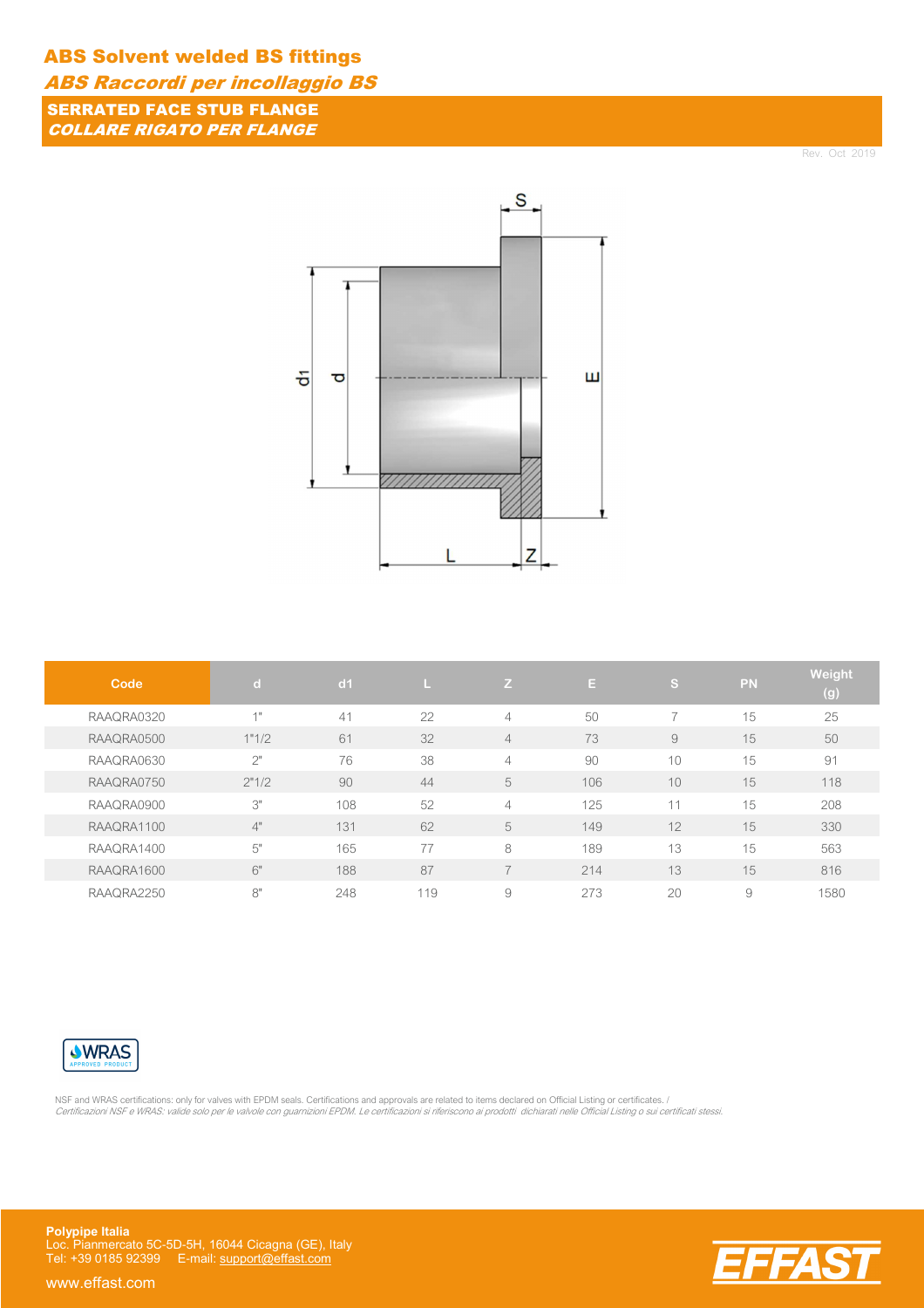# ABS Solvent welded BS fittings ABS Raccordi per incollaggio BS

BLANKING FLANGE EN/ISO/DIN FLANGIA CIECA EN/ISO/DIN

Rev. Jun 2019



| Code       |           | DN  |     |    |     |    | $n^{\circ} \times M$ | <b>PN</b> | Weight<br>(g) |
|------------|-----------|-----|-----|----|-----|----|----------------------|-----------|---------------|
| RAAFCA0630 | $\bigcap$ | 50  | 165 | 18 | 125 | 18 | $4 \times M16$       | 16        | 370           |
| RAAFCA0900 | 2"        | 75  | 200 | 20 | 160 | 18 | $8 \times M16$       | 16        | 630           |
| RAAFCA1100 |           | 100 | 220 | 22 | 180 | 18 | $8 \times M16$       | 16        | 800           |



NSF and WRAS certifications: only for valves with EPDM seals. Certifications and approvals are related to items declared on Official Listing or certificates. / Certificazioni NSF e WRAS: valide solo per le valvole con guarnizioni EPDM. Le certificazioni si riferiscono ai prodotti dichiarati nelle Official Listing o sui certificati stessi.

**Polypipe Italia** Loc. Pianmercato 5C-5D-5H, 16044 Cicagna (GE), Italy Tel: +39 0185 92399 E-mail: support@effast.com

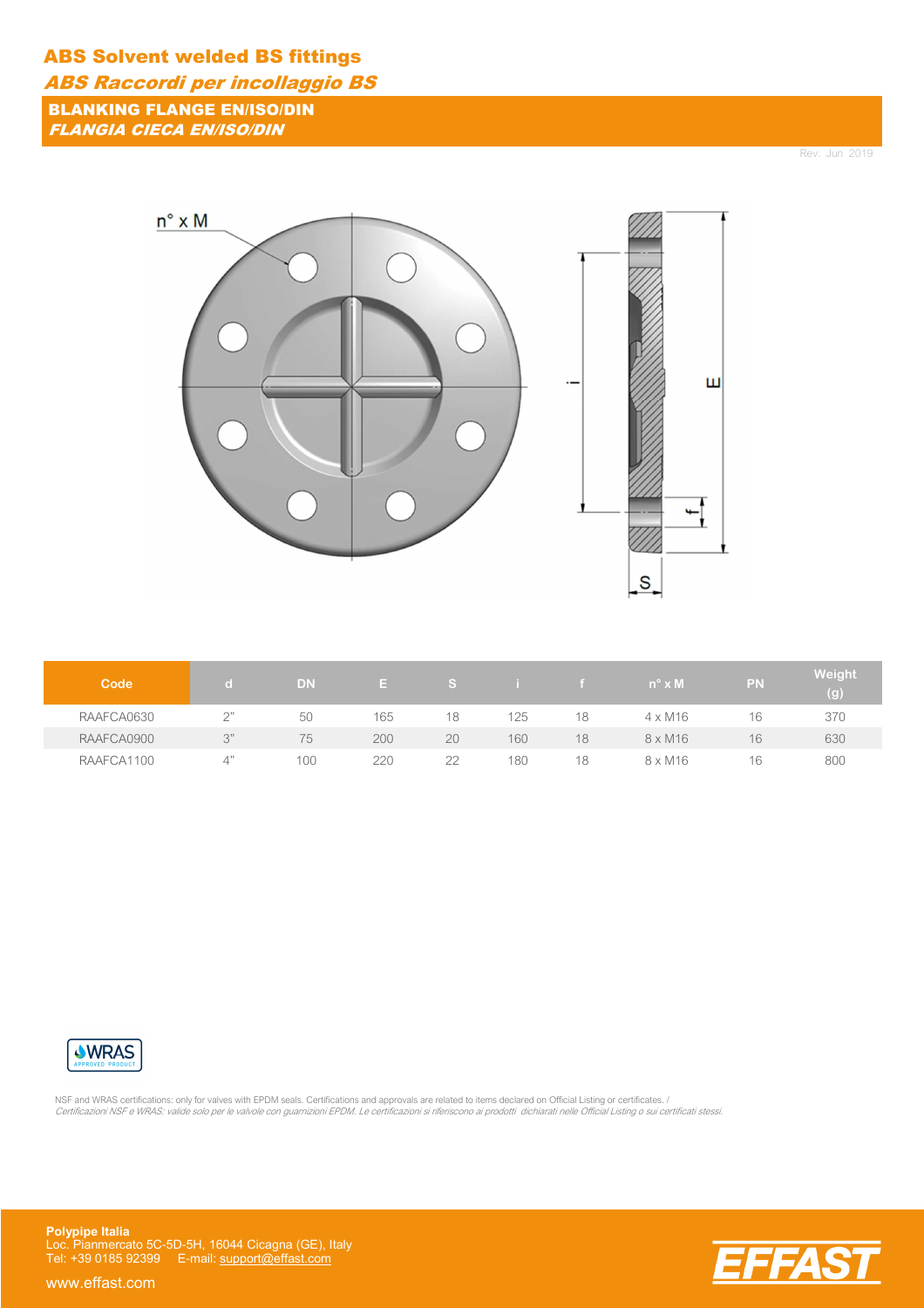ABS Raccordi per incollaggio BS

FIXED FLANGE BS 10 TABLE D/E FLANGIA FISSA BS 10 TABLE D/E

Rev. Jul 2020



| Code       | C.    | <b>DN</b> |    |     | <sub>S</sub> | E.  |     |    | $n^{\circ} \times M$ | <b>PN</b> | Weight<br>(g) |
|------------|-------|-----------|----|-----|--------------|-----|-----|----|----------------------|-----------|---------------|
| RAAFFA0400 | 1"1/4 | 32        | 26 | 4,5 | 15           | 142 | 88  | 18 | $4 \times M16$       | 15        | 176           |
| RAAFFA0500 | 1"1/2 | 40        | 31 | 4,5 | 16           | 152 | 98  | 18 | $4 \times M16$       | 15        | 224           |
| RAAFFA0630 | 2"    | 50        | 38 | 4,5 | 20           | 165 | 125 | 18 | $4 \times M16$       | 15        | 304           |
| RAAFFA0750 | 2"1/2 | 65        | 44 | 6   | 19           | 185 | 145 | 18 | $4 \times M16$       | 15        | 404           |
| RAAFFA0900 | 3"    | 80        | 51 |     | 22           | 200 | 160 | 18 | $8 \times M16$       | 15        | 548           |
| RAAFFA1100 | 4"    | 100       | 61 | 8   | 23           | 220 | 180 | 18 | $8 \times M16$       | 15        | 650           |



NSF and WRAS certifications: only for valves with EPDM seals. Certifications and approvals are related to items declared on Official Listing or certificates. / Certificazioni NSF e WRAS: valide solo per le valvole con guarnizioni EPDM. Le certificazioni si riferiscono ai prodotti dichiarati nelle Official Listing o sui certificati stessi.

**Polypipe Italia** Loc. Pianmercato 5C-5D-5H, 16044 Cicagna (GE), Italy Tel: +39 0185 92399 E-mail: support@effast.com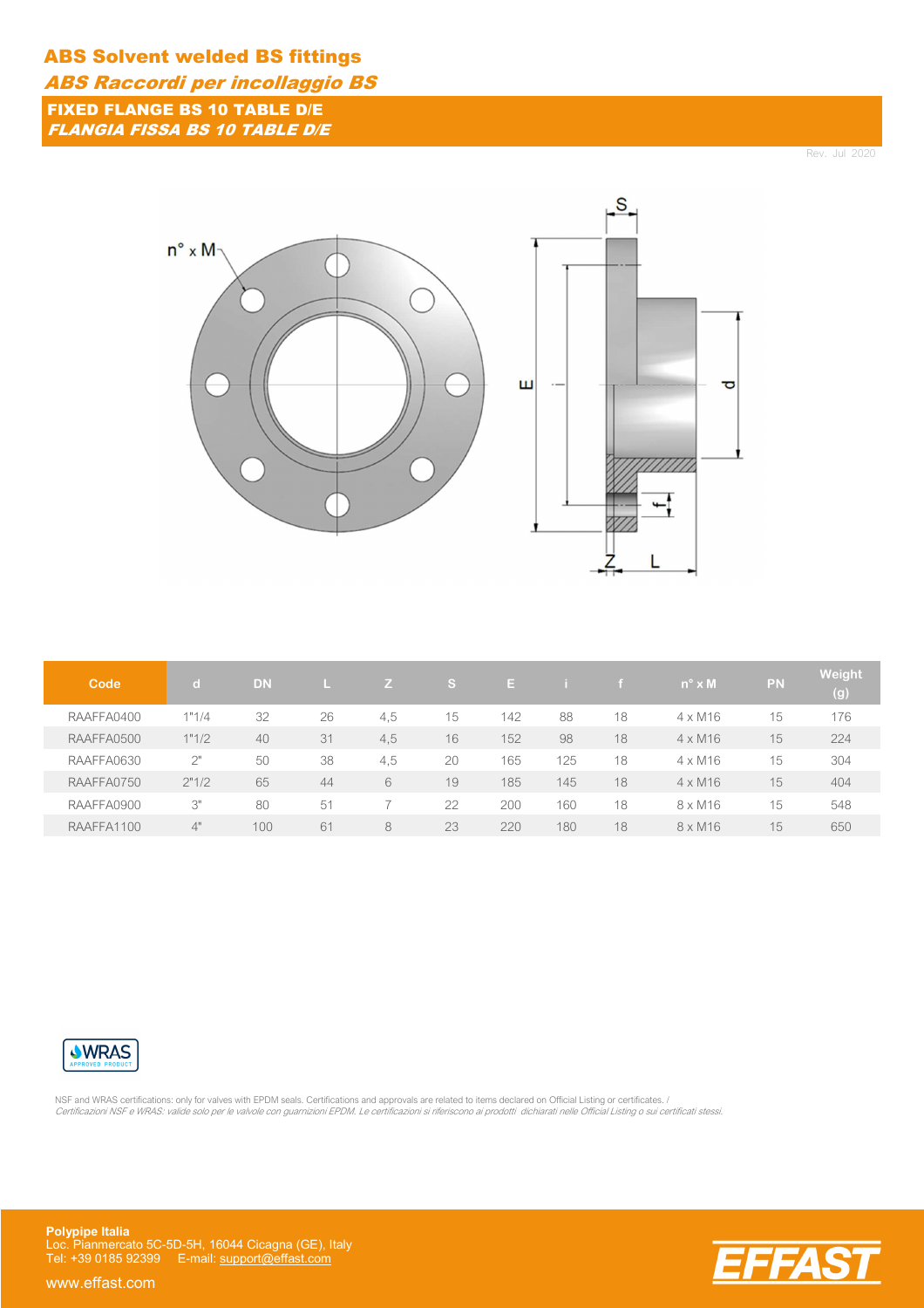ABS Raccordi per incollaggio BS

FIXED FLANGE EN/ISO/DIN FLANGIA FISSA EN/ISO/DIN

Rev. Aug 2019



| Code       | $\mathbf d$ | <b>DN</b> |    | Z   | IS.            | E.  |     |    | $n^{\circ} \times M$ | <b>PN</b> | Weight<br>(g) |
|------------|-------------|-----------|----|-----|----------------|-----|-----|----|----------------------|-----------|---------------|
| RAAFNA0200 | 1/2"        | 15        | 16 | 4,5 | $\blacksquare$ | 95  | 65  | 14 | $4 \times M12$       | 15        | 60            |
| RAAFNA0250 | 3/4"        | 20        | 19 | 4,5 | 12             | 105 | 75  | 14 | $4 \times M12$       | 15        | 76            |
| RAAFNA0320 | 1"          | 25        | 22 | 4,5 | 14             | 115 | 85  | 14 | $4 \times M12$       | 15        | 140           |
| RAAFNA0400 | 1"1/4       | 32        | 26 | 4,5 | 15             | 142 | 100 | 18 | $4 \times M16$       | 15        | 176           |
| RAAFNA0500 | 1"1/2       | 40        | 32 | 4,5 | 16             | 152 | 110 | 18 | $4 \times M16$       | 15        | 224           |
| RAAFNA0630 | 2"          | 50        | 38 | 5   | 20             | 165 | 125 | 18 | $4 \times M16$       | 15        | 289           |
| RAAFNA0750 | 2"1/2       | 65        | 44 | 6   | 19             | 185 | 145 | 18 | $4 \times M16$       | 15        | 376           |
| RAAFNA0900 | 3"          | 80        | 51 | ⇁   | 22             | 200 | 160 | 18 | $8 \times M16$       | 15        | 524           |
| RAAFNA1100 | 4"          | 100       | 63 | 8   | 23             | 220 | 180 | 18 | $8 \times M16$       | 15        | 666           |



NSF and WRAS certifications: only for valves with EPDM seals. Certifications and approvals are related to items declared on Official Listing or certificates. / Certificazioni NSF e WRAS: valide solo per le valvole con guarnizioni EPDM. Le certificazioni si riferiscono ai prodotti dichiarati nelle Official Listing o sui certificati stessi.

**Polypipe Italia** Loc. Pianmercato 5C-5D-5H, 16044 Cicagna (GE), Italy Tel: +39 0185 92399 E-mail: support@effast.com

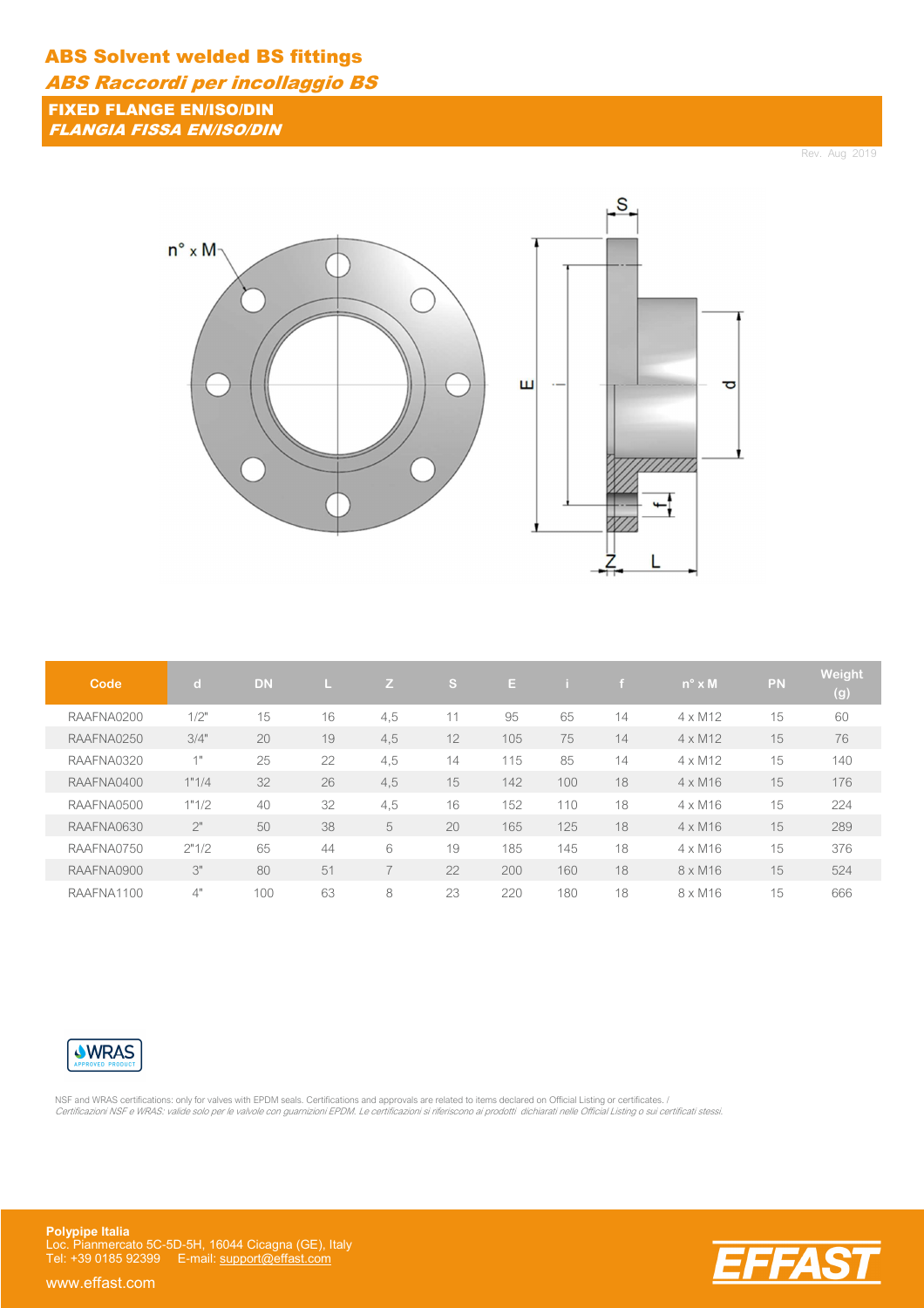ABS Raccordi per incollaggio BS

REDUCING BUSH RIDUZIONE CORTA

Rev. Jul 2020



| Code       | $\mathbf d$ | d <sub>1</sub> | ш  | Z              | PN | Weight<br>(g) |
|------------|-------------|----------------|----|----------------|----|---------------|
| RAARCA025B | 3/4"        | 1/2"           | 16 | 3              | 15 | 4             |
| RAARCA032B | 1"          | 1/2"           | 17 | 6              | 15 | 12            |
| RAARCA032C | 41          | 3/4"           | 20 | 3              | 15 | 6             |
| RAARCA040D | 1"1/4       | 1"             | 22 | $\overline{4}$ | 15 | 15            |
| RAARCA050C | 1"1/2       | 3/4"           | 19 | 12             | 15 | 29            |
| RAARCA050D | 1"1/2       | 1"             | 22 | 9              | 15 | 32            |
| RAARCA050E | 1"1/2       | 1"1/4          | 26 | 5              | 15 | 17            |
| RAARCA063D | 2"          | 1"             | 22 | 16             | 15 | 52            |
| RAARCA063E | 2"          | 1"1/4          | 26 | 11             | 15 | 53            |
| RAARCA063F | 2"          | 1"1/2          | 32 | 6              | 15 | 39            |
| RAARCA075F | 2"1/2       | 1"1/2          | 31 | 13             | 15 | 89            |
| RAARCA075G | 2"1/2       | 2"             | 38 | 6              | 15 | 94            |
| RAARCA090F | 3"          | 1"1/2          | 31 | 20             | 15 | 159           |
| RAARCA090G | 3"          | 2"             | 38 | 13             | 15 | 137           |



**Polypipe Italia** Loc. Pianmercato 5C-5D-5H, 16044 Cicagna (GE), Italy Tel: +39 0185 92399 E-mail: support@effast.com